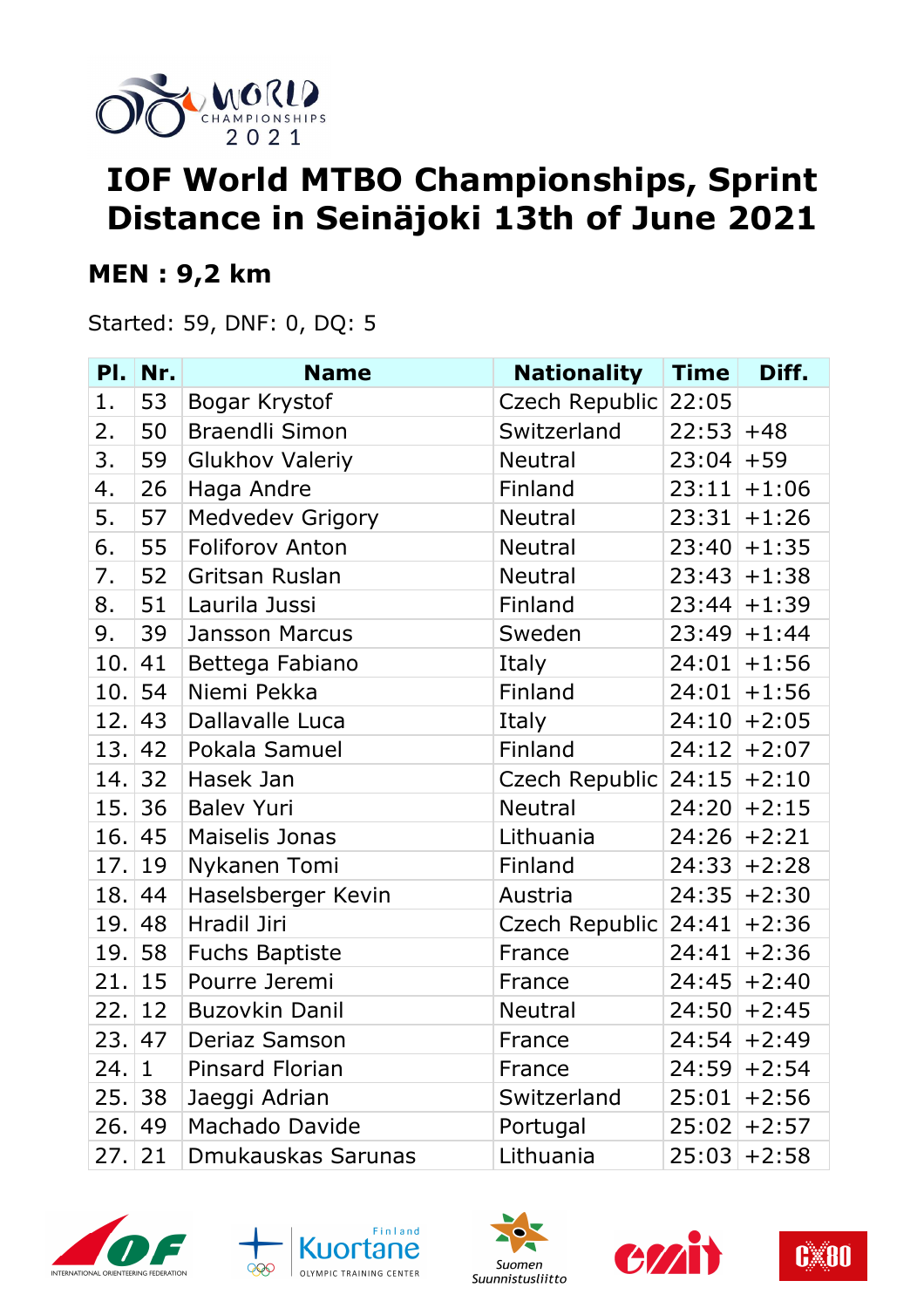

| 28.    | 13             | <b>Chmelar Lukas</b>        | Czech Republic $25:06$ +3:01 |           |                |
|--------|----------------|-----------------------------|------------------------------|-----------|----------------|
| 29.    | 29             | <b>Breitschaedel Tobias</b> | Austria                      |           | $25:08$ + 3:03 |
| 30.    | 37             | Courtois Yoann              | France                       |           | $25:13+3:08$   |
| 31.    | 46             | Laciga Radek                | Czech Republic $25:19$ +3:14 |           |                |
| 32.    | 33             | Ambrazas Ignas              | Lithuania                    |           | $25:21$ + 3:16 |
|        | 33.  34        | Svard Sebastian             | Sweden                       |           | $25:26$ + 3:21 |
| 34.    | 28             | Sarksna Andris              | Latvia                       |           | $25:34$ + 3:29 |
| 35.    | 10             | <b>Hotz Silas</b>           | Switzerland                  |           | $25:51$ + 3:46 |
| 36.    | 40             | Waldmann Andreas            | Austria                      |           | $25:59$ + 3:54 |
| 37.    | 35             | Garcia Garcia Angel         | Spain                        |           | $26:21$ +4:16  |
| 38.    | 31             | Osti Dante                  | Italy                        |           | $26:23+4:18$   |
| 39.    | 22             | Kielak Hubert               | Poland                       |           | $26:26$ +4:21  |
| 40.    | 6              | Mariani Antonio             | Italy                        |           | $26:36$ +4:31  |
| 41.    | 30             | Ferreira Joao               | Portugal                     |           | $26:57$ +4:52  |
| 42. 27 |                | <b>Karm Marek</b>           | Estonia                      |           | $26:59$ +4:54  |
| 43. 5  |                | Jonsson Gustav              | Sweden                       |           | $27:01$ +4:56  |
| 44.    | 4              | Friis Oliver                | <b>Denmark</b>               |           | $27:07$ +5:02  |
| 45.    | 9              | Valiauga Arnoldas           | Lithuania                    |           | $27:50$ +5:45  |
| 46.    | 3              | <b>Toll Clos David</b>      | Spain                        |           | $27:52$ +5:47  |
| 47.    | 56             | Ludvik Vojtech              | Czech Republic               |           | $28:12$ +6:07  |
| 48.    | 8              | Kogler Bernhard             | Austria                      |           | $28:36$ +6:31  |
| 49.    | 11             | Turra Piero                 | Italy                        |           | $28:38$ +6:33  |
| 50.    | 2              | <b>Tsvetkov Leonid</b>      | <b>Neutral</b>               |           | $29:42$ + 7:37 |
|        | 50.14          | Roothans Paul               | Portugal                     |           | $29:42$ +7:37  |
|        | 52.  25        | Nordgren Rasmus             | Sweden                       |           | $29:54$ +7:49  |
| 53.    | 16             | <b>Exler Florian</b>        | Austria                      |           | $30:17$ +8:12  |
| 54.    | 24             | <b>Wilms Lukas</b>          | Germany                      |           | $34:36$ +12:31 |
|        | 17             | Jensen Allan                | <b>Denmark</b>               | DQ        |                |
|        | $\overline{7}$ | Kaksonen Teemu              | Finland                      | <b>DQ</b> |                |
|        | 20             | Marin Vargas Juan Francisco | Spain                        | DQ        |                |
|        | 23             | <b>Steinthal Thomas</b>     | <b>Denmark</b>               | <b>DQ</b> |                |
|        | 18             | Svedberg Patrik             | Sweden                       | <b>DQ</b> |                |









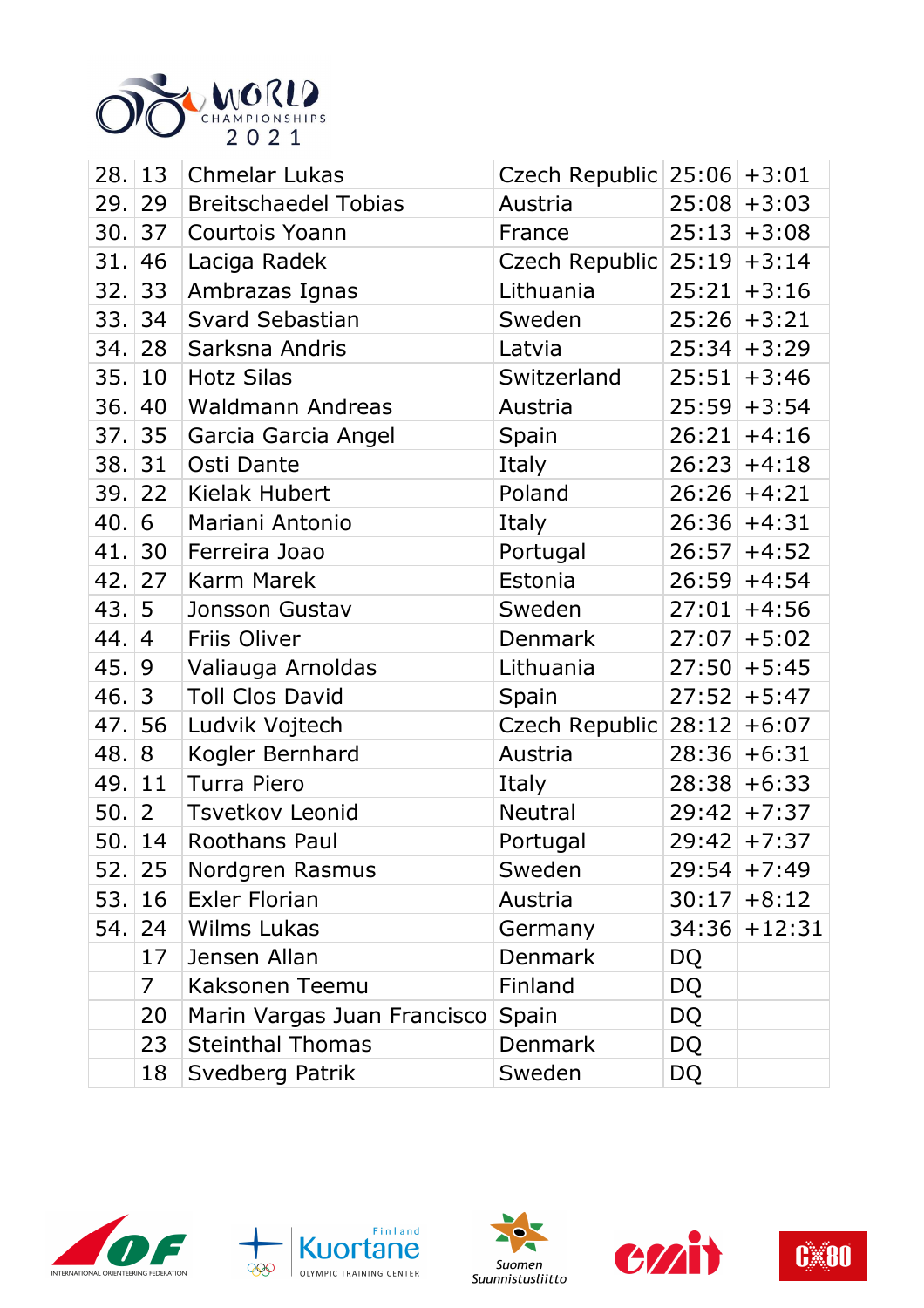

## **WOMEN : 7,3 km**

#### Started: 39, DNF: 1, DQ: 5

| PI.  | Nr. | <b>Name</b>                   | <b>Nationality</b> | <b>Time</b> | Diff.          |
|------|-----|-------------------------------|--------------------|-------------|----------------|
| 1.   |     | 130 Hara Marika               | Finland            | 22:04       |                |
| 2.   |     | 126 Foliforova Svetlana       | <b>Neutral</b>     | 22:29       | $+25$          |
| 3.   |     | 113 Tiderman Anna             | Sweden             | 22:52       | $+48$          |
| 4.   |     | 131 Soegaard Camilla          | Denmark            | 23:07       | $+1:03$        |
| 5.   |     | 116 Splittorff Nikoline       | <b>Denmark</b>     | 23:12       | $+1:08$        |
| 6.   |     | 138 Kubinova Veronika         | Czech<br>Republic  | 23:18       | $+1:14$        |
| 7.   |     | 133 Tichovska Martina         | Czech<br>Republic  |             | $23:26$ +1:22  |
| 8.   |     | 137 ShipilovaVinogradova Olga | <b>Neutral</b>     | 23:32       | $+1:28$        |
| 9.   | 121 | Haga Antonia                  | Finland            | 24:07       | $+2:03$        |
| 10.  |     | 139 Svir Anastasiya           | <b>Neutral</b>     | 24:35       | $+2:31$        |
| 11.  |     | 129 Dannowski Anke            | Germany            |             | $24:38$ + 2:34 |
| 12.  |     | 127 Christoffersen Caecilie   | Denmark            | 24:47       | $+2:43$        |
|      |     | 13. 112 Kubinova Romana       | Czech<br>Republic  | 24:50       | $+2:46$        |
| 14.  |     | 109 Saarinen Henna            | Finland            | 24:51       | $+2:47$        |
| 15.  |     | 118 Sukholovskaia Uliana      | <b>Neutral</b>     | 24:55       | $+2:51$        |
| 15.1 |     | 122 Novakova Katerina         | Czech<br>Republic  | 24:55       | $+2:51$        |
| 17.  |     | 117 Pesu Mervi                | Finland            |             | $25:18$ + 3:14 |
|      |     | 18. 114 Michnovic Viktorija   | Lithuania          | 25:37       | $+3:33$        |
|      |     | 19. 128 Mickuviene Algirda    | Lithuania          |             | $25:44$ + 3:40 |
|      |     | 20. 111 Rudkiewicz Lucie      | France             |             | $25:50$ +3:46  |
| 21.1 |     | 106 Dimova Alexandra          | <b>Neutral</b>     | 25:56       | $+3:52$        |
| 22.1 |     | 124 Musilova Vendula          | Czech<br>Republic  |             | $26:30$ +4:26  |
|      |     | 23. 101 Valimaa Eveliina      | Finland            | 26:46       | $+4:42$        |
|      |     | 24. 115 Tammemae Piibe        | Estonia            | 26:47       | $+4:43$        |
|      |     | 25. 105 Garcin Lou            | France             | 26:48       | $+4:44$        |
|      |     | 26. 136 Reiner Marina         | Austria            | 27:17       | $+5:13$        |









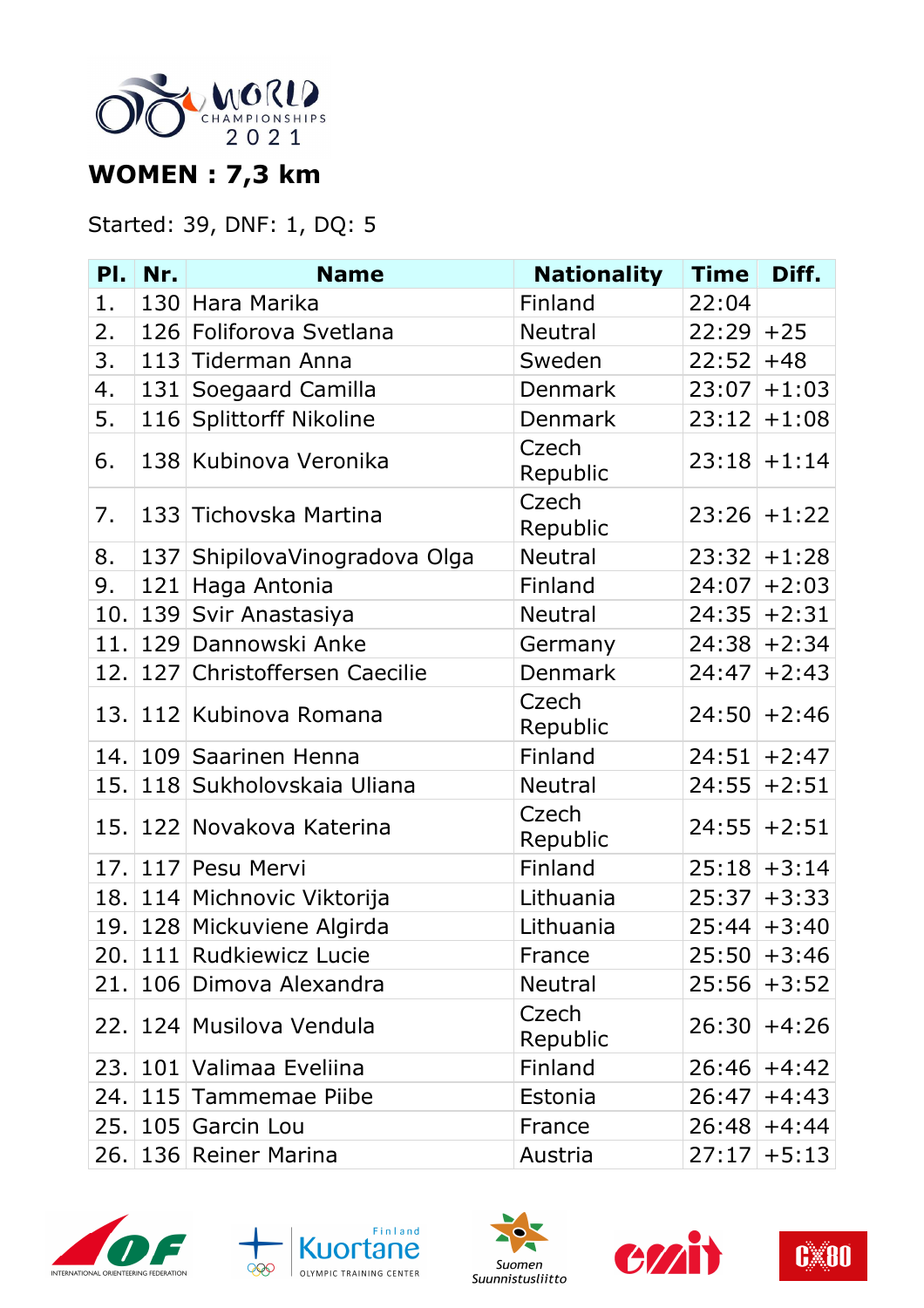

|        | 27. 102 Palm Ella                       | Sweden         |            | $27:26$ +5:22 |
|--------|-----------------------------------------|----------------|------------|---------------|
|        | 28. 132 Bolshova Anastasiya             | <b>Neutral</b> |            | $27:31$ +5:27 |
| 29.103 | Oehlenschlaeger Nielsen<br><b>Birka</b> | Denmark        |            | $28:17$ +6:13 |
|        | 30. 110 Aguilera Viladomiu Monica       | Spain          |            | $28:39$ +6:35 |
|        | 31. 104 Hirv Eleri                      | Estonia        |            | $28:46$ +6:42 |
|        | 32. 107 Umbrasaite Juste                | Lithuania      |            | $28:51$ +6:47 |
|        | 33. 123 Silva Ana Filipa                | Portugal       |            | $31:43+9:39$  |
|        | 135 Devillers Constance                 | France         | <b>DNF</b> |               |
|        | 125 Bylars Linn                         | Sweden         | <b>DQ</b>  |               |
|        | 120 Denaix Lou                          | France         | DQ         |               |
|        | 119 Gigon Michaela                      | Austria        | DQ         |               |
|        | 108 Gustafsson Karin                    | Sweden         | <b>DQ</b>  |               |
|        | 134 Stengard Ingrid                     | Finland        | DQ         |               |

## **MEN20 : 7,1 km**

Started: 36, DNF: 0, DQ: 2

| PI.  | Nr. | <b>Name</b>                          | <b>Nationality</b>    | <b>Time</b>  | Diff.          |
|------|-----|--------------------------------------|-----------------------|--------------|----------------|
| 1.   | 228 | Noergaard Mikkel<br><b>Brunstedt</b> | Denmark               | 20:03        |                |
| 2.   |     | 218 Jorgensen Morten                 | Denmark               | $20:14$ + 11 |                |
| 3.   |     | 230 Rieder Noah                      | Switzerland           | 20:51        | $+48$          |
| 4.   |     | 221 Klemettinen Simo                 | Finland               | $20:57$ + 54 |                |
| 5.   |     | 210 Shvedov Yaroslav                 | Russian<br>Federation |              | $21:08$ +1:05  |
| 6.   |     | 236 Kuznetsov Vladimir               | Russian<br>Federation |              | $21:34$ + 1:31 |
| 7.   |     | 212 Kolomnin Leonid                  | Russian<br>Federation |              | $21:38$ +1:35  |
| 8.   |     | 233 Demaret Joly Albin               | France                |              | $21:46$ +1:43  |
| 9.   |     | 203 Aaltonen Tatu                    | Finland               |              | $21:50 + 1:47$ |
| 10.1 |     | 219 Schnyder Flurin                  | Switzerland           |              | $21:59$ + 1:56 |
| 11.1 |     | 223 Niebielski Bartosz               | Poland                |              | $22:00 + 1:57$ |
|      |     | 12. 232 Tuma Matej                   | Czech Republic        |              | $22:03$ + 2:00 |
|      |     | 13. 227 Lukosius Nojus               | Lithuania             |              | $22:17$ + 2:14 |









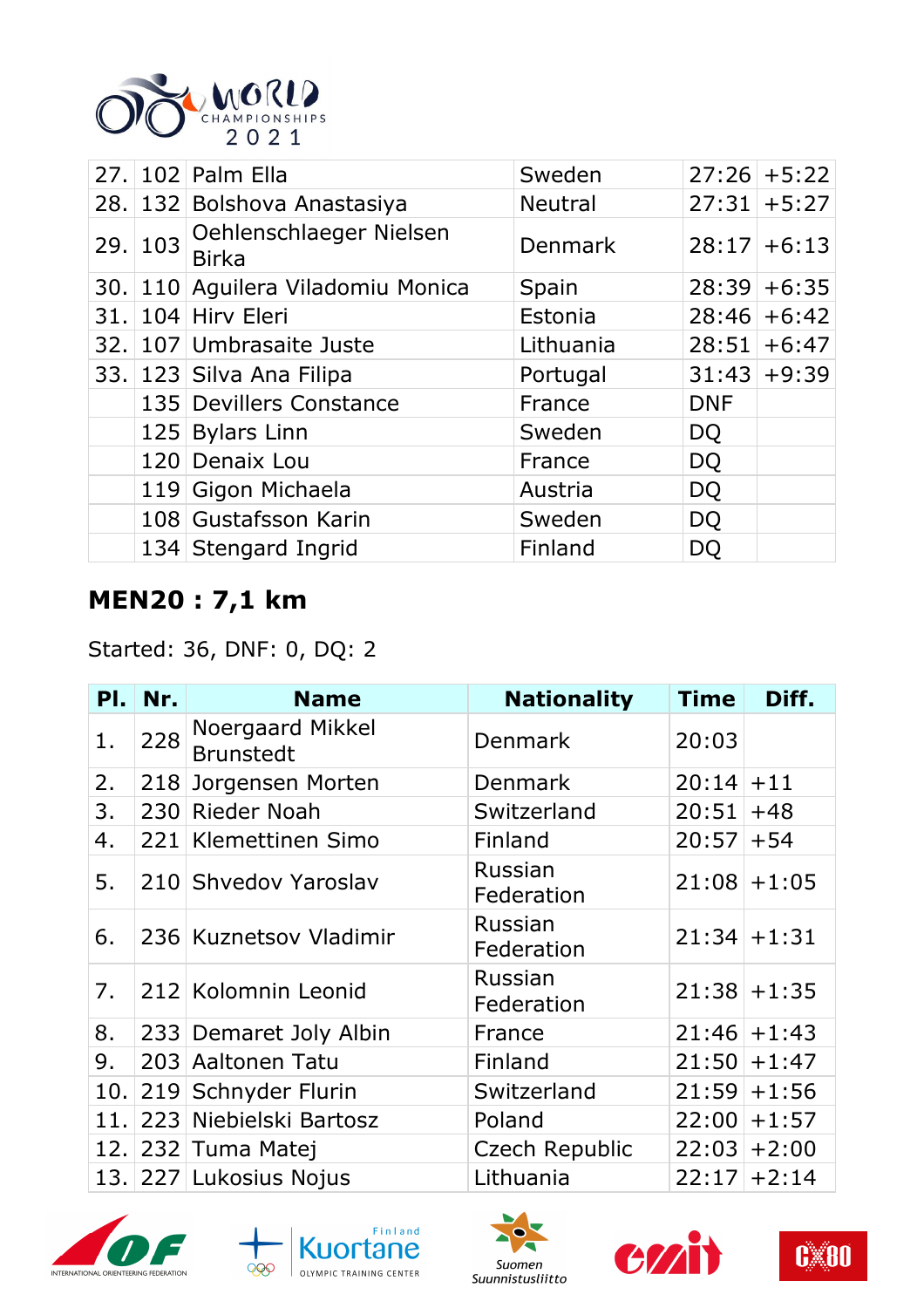

|     | 14. 209 Hoffmann Noah Tristan  | Denmark               |           | $22:22$ +2:19   |
|-----|--------------------------------|-----------------------|-----------|-----------------|
|     | 14. 217 Zigilejus Vejus        | Lithuania             | 22:22     | $+2:19$         |
|     | 16. 205 Cernik Adam            | Czech Republic        |           | $22:38$ + 2:35  |
| 17. | 208 Berthaud Armel             | France                |           | $22:42$ +2:39   |
|     | 18. 220 Koffler Georg          | Austria               |           | $22:57$ +2:54   |
|     | 19. 216 Rissanen Antti         | Finland               |           | $23:15$ + 3:12  |
|     | 20. 225 Hansson Jon            | Sweden                |           | $23:16$ + 3:13  |
|     | 21. 201 Shaidaiuk Nikolai      | Russian<br>Federation |           | $23:17$ + 3:14  |
|     | 22. 234 Trunin Aleksandr       | Russian<br>Federation |           | $23:24$ + 3:21  |
|     | 23. 224 Gaudernak Benjamin     | Austria               |           | $23:27$ + 3:24  |
|     | 24. 222 Hnilica Hannes         | Austria               |           | $23:45$ + 3:42  |
|     | 25. 229 Autio Wertti           | Finland               |           | $24:03$ +4:00   |
|     | 26. 213 Wieser Lukas           | Austria               |           | $24:05$ +4:02   |
|     | 27. 207 Pesu Akseli            | Finland               |           | $24:44$ +4:41   |
|     | 28. 235 Pritsik Sander         | Estonia               |           | $24:45$ +4:42   |
|     | 29. 211 Labarbe Logan          | France                |           | $24:56$ +4:53   |
|     | 30. 231 Hanhijarvi Paulus      | Finland               |           | $25:20$ + 5:17  |
| 31. | 214 Wohanka Richard            | Czech Republic        |           | $26:56$ +6:53   |
| 32. | 226 Villar Gorriz Jose Antonio | Spain                 |           | $28:30+8:27$    |
| 33. | 215 Lopez Plazas Cesar         | Spain                 | 29:47     | $+9:44$         |
| 34. | 206 Ivashchenko Ruslan         | Russian<br>Federation |           | $31:07$ + 11:04 |
|     | 202 Illig Martin               | Austria               | <b>DQ</b> |                 |
|     | 204 Sliuzelis Mykolas          | Lithuania             | <b>DQ</b> |                 |

### **WOMEN20 : 5,9 km**

Started: 31, DNF: 1, DQ: 3

|    | <b>PI.</b> Nr. | <b>Name</b>             | <b>Nationality</b>            | <b>Time</b> | Diff.          |
|----|----------------|-------------------------|-------------------------------|-------------|----------------|
|    |                | 1. 321 Nurminen Kaarina | Finland                       | 18:07       |                |
|    |                | 2. $ 301 $ Pauly Lilou  | France                        | $18:52$ +45 |                |
|    |                | 3. 319 Aksenova Alena   | Russian Federation 18:57 + 50 |             |                |
| 4. |                | 308 Hakkinen Pihla      | <b>Finland</b>                |             | $19:16$ + 1:09 |